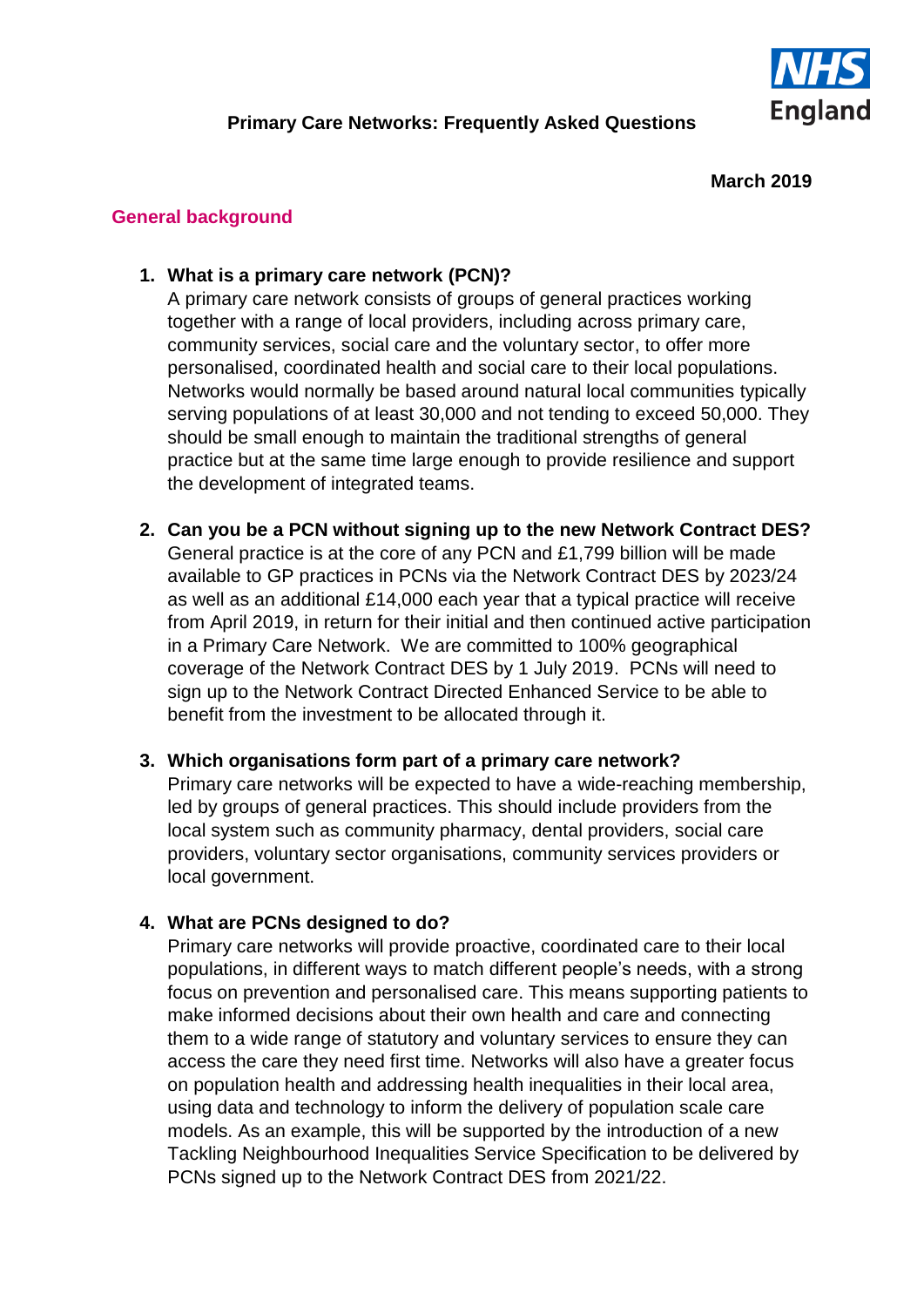Primary care networks will also help ensure that the NHS designs support and services to get the best possible value out of their funding for their local communities.

## **5. How many PCNs currently exist across the country?**

As of 30 November 2018, 93.4% of practices across England considered themselves to be part of a network. This is based on CCG responses to the monthly GP Forward View Monitoring Survey. In light of the more detailed information included in the Long Term Plan and "Investment and evolution: A five-year framework for GP contract reform to implement The NHS Long Term Plan" about the role and requirements of PCNs, groups of practices will be reviewing their position. PCNs will exist formally once they have met registration requirements for the GP contract Network Directed Enhanced Service (DES) and been approved by their commissioner. The Network DES will start from 1 July 2019. Information is available in the recently published "Investment and evolution: A five-year framework for GP contract reform to implement The NHS Long Term Plan".

## **6. How would members of each PCN be decided?**

Membership of a primary care network will be down to local agreement, dependent on the needs of the local population. However, each PCN should have a boundary that makes sense to: (a) its constituent practices; (b) to other community-based providers, who configure their teams accordingly; and (c) to its local community, and which typically covers a population of at least 30,000 and not tend to exceed 50,000. Each PCN will be required to appoint a named accountable Clinical Director who does not have to be a GP. Information is available in the recently published "*Investment and evolution: A five-year framework for GP contract reform to implement The NHS Long Term Plan*".

# **7. What are the core characteristics of a PCN?**

The core characteristics of a PCN are:

- **Practices working together and with other local health and care providers**, around natural local communities that geographically make sense, to provide coordinated care through integrated teams
- **Typically a defined patient population of at least 30,000 and tend not to exceed 50,000**
- **Providing care in different ways to match different people's needs**, including flexible access to advice and support for 'healthier' sections of the population, and joined up care for those with complex conditions
- **Focus on prevention and personalised care**, supporting patients to make informed decisions about their care and look after their own health, by connecting them with the full range of statutory and voluntary services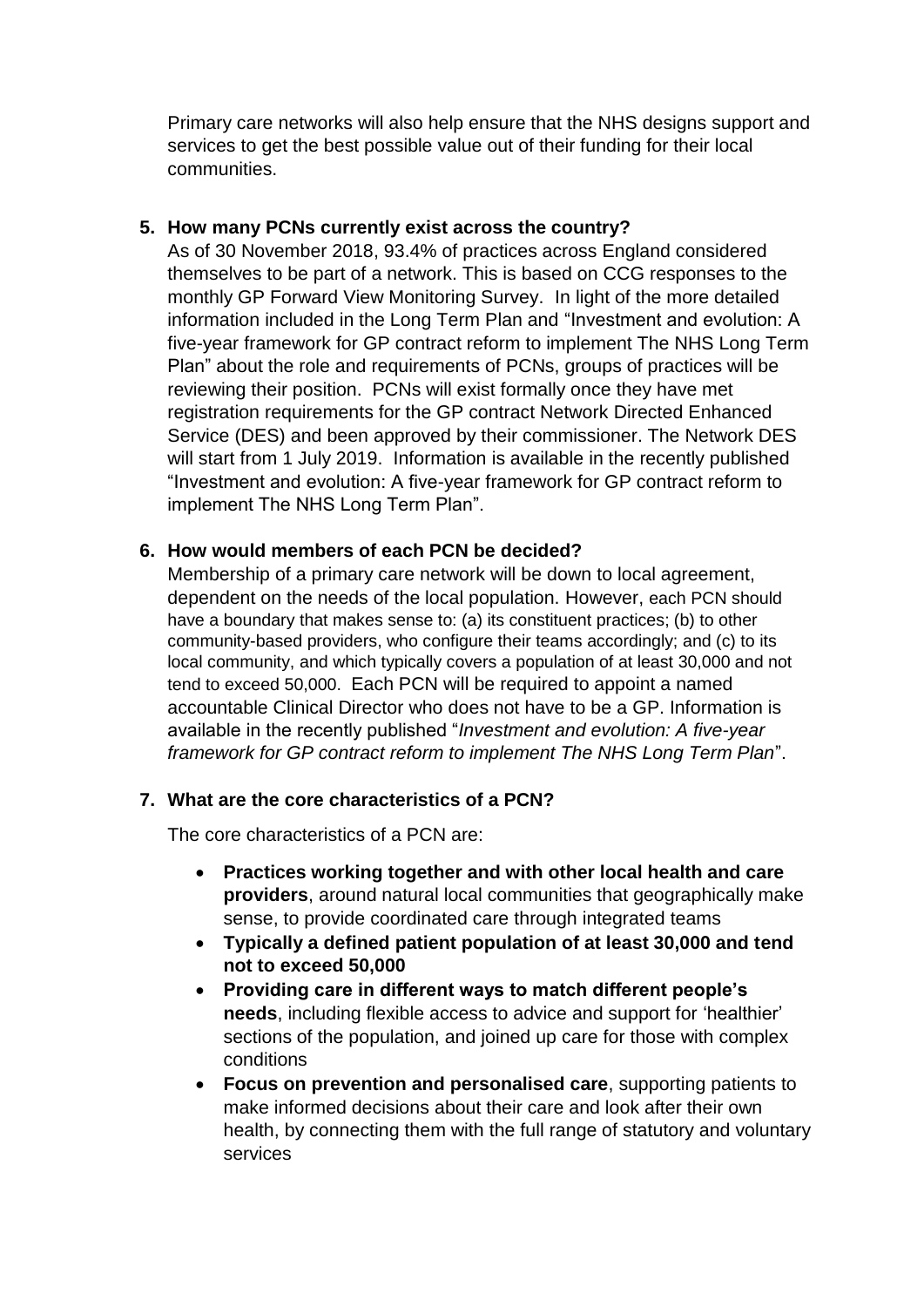- **Use of data and technology** to assess population health needs and health inequalities; to inform, design and deliver practice and populations scale care models; support clinical decision making, and monitor performance and variation to inform continuous service improvement
- **Making best use of collective resources across practices** and other local health and care providers to allow greater resilience, more sustainable workload and access to a larger range of professional groups.

## **Working arrangements**

### **8. How does a PCN differ from a GP federation?**

A GP federation is generally a group of practices that come together to deliver services whereas a PCN is a broader collaboration of practices and other health and care partners'. There is also [published material](https://www.rcgp.org.uk/clinical-and-research/our-programmes/general-practice-at-scale.aspx) from the BMA and RCGP about the different structures federations can take. These are not mutually exclusive and can co-exist to deliver a broader set of integrated out of hospital services for their local communities. Work is underway to better understand/set out the relationship between PCNs and federations using practical examples.

**9. Will areas that already have established federations need to change their delivery plans to fit smaller scales?**

PCNs will typically serve populations of at least 30,000 and not tend to exceed 50,000. This is because they need to operate at a level which maximises economies of scale, but is small enough to ensure understanding of local population needs. PCNs can be bigger than 50,000 if they meet all the registration requirements under the Network Contract DES but in reality, may require organising themselves into smaller neighbourhood teams within the 30,000 to 50,000 population size. But it would create extra bureaucracy to require each of these internal teams to register as a separate network. The guidance around PCN size is provided to help areas early in their journey of developing PCNs have some structure to work around. It is anticipated that those PCNs with very different sizes will be able to articulate a clear reason why; and how they are working in a network way with other partners.

## **10.If a PCN is smaller or larger than the 30-50,000 population as noted in the reference guide, will this be an issue?**

PCNs will typically serve populations of at least 30,000 and not tend to exceed 50,000. This is because they need to operate at a level which maximises economies of scale, but is small enough to ensure understanding of local population needs.

In exceptional circumstances commissioners can agree to vary the 30,000 population floor most likely where there is a low population density across large rural and remote areas.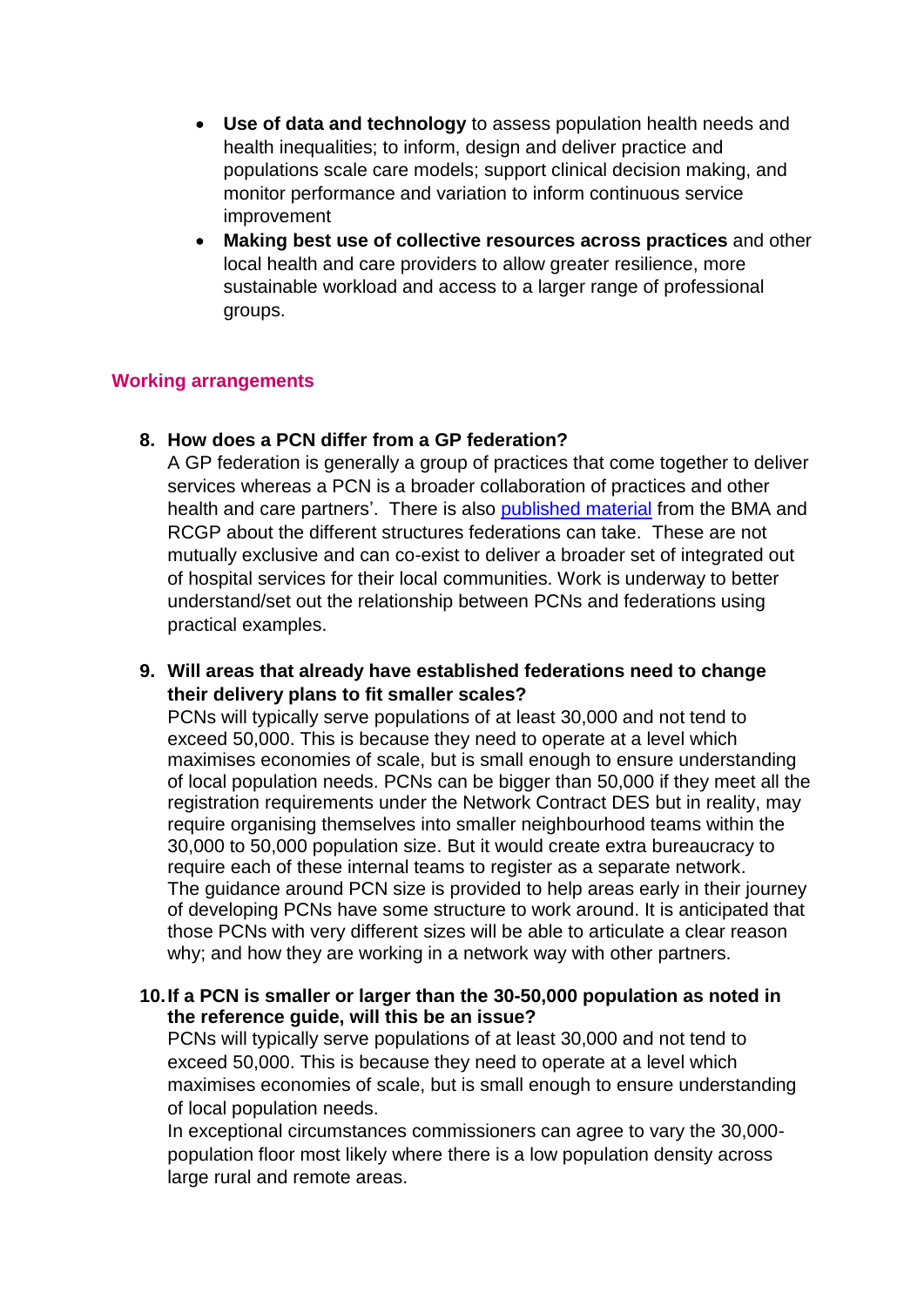PCNs can be bigger than 50,000 if they meet all the registration requirements but in reality, may require organising themselves into smaller neighbourhood teams within the 30,000 to 50,000 population size.

#### **Funding and contracting**

**11.What contracting forms will be available to PCNs to enable them to deliver services / employ staff, receive funds?**

The Network Contract will be implemented as a Directed Enhanced Service (DES) for GP practices. It will start from 1 July 2019, subject to primary care networks having met the registration requirements and been approved by their commissioner. The DES Directions and DES Enhanced Contract Specification will be published by 31 March 2019. Supporting guidance and information will be published at the same time.

#### **12.Who will hold the Network Contract?**

The Network Contract will be a Directed Enhanced Service held by GP practices, and underpinned by a Network Agreement between them. Practices with an in-hours (essential) primary medical care contract will be eligible to sign-up to the DES as part of their network. Federations cannot hold the Network Contract DES.

**13.Given the integrated nature of PCNs, is the GP contract for general practice or for wider groups of providers?**

If a PCN doesn't have a core set of GPs and practices, it isn't a PCN – the Network Contract DES is a mechanism for flowing funding to PCNs, and general practice is expected to be the core around which PCNs are built upon.

**14.Who will be accountable for delivering the PCN element of the GP contract, will it be the clinical leads or individual practices?** The Network Contract DES is contractually practice-based. It will be the collective responsibility of the PCN GP practices to deliver.

### **15.What if some practices are not included in a network, either through choice or through being left out?**

Every practice will have the right to join a Primary Care Network in its CCG, but the Network Contract DES remains voluntary. Close working is needed between Clinical Commissioning Groups and Local Medical Committees to help ensure 100% coverage is achieved.

In the highly unlikely event that a practice doesn't want to sign-up to the Network Contract DES, its patient list will nonetheless need to be added into one of its local Primary Care Networks to ensure all patients have access to network services. That PCN then takes on the responsibility of the Network Contract DES for the patients of the non-participating practice through a locally commissioned agreement. The practice remains responsible for delivering core contract services to its registered list,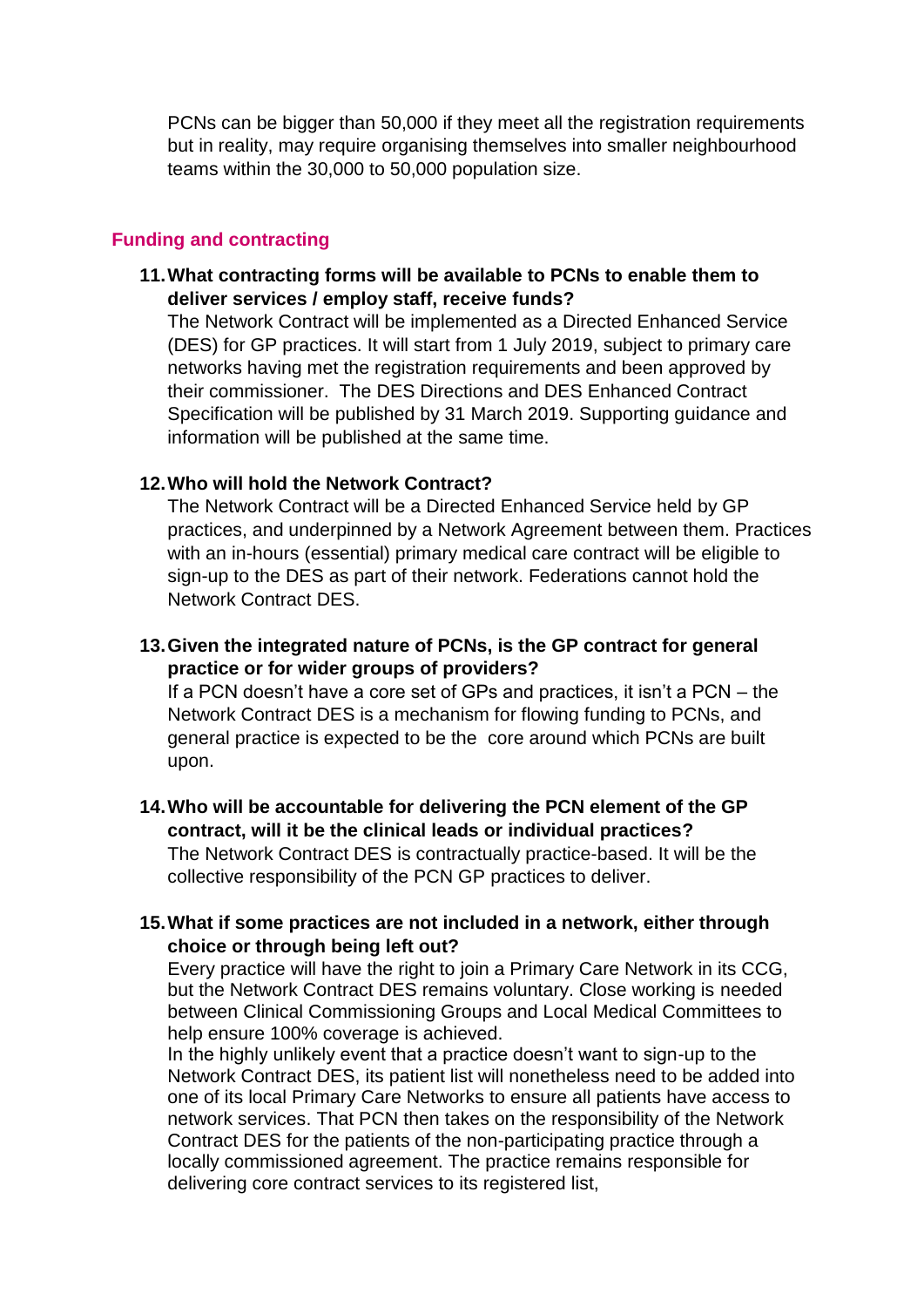From 1 April 2019, a new SFE Network Participation Payment will be introduced, payable for practice activity to support the delivery of network services to its population, thereby achieving 100% coverage of the population within a PCN. A typical practice will receive over £14,000 each year (this is a practice size of approximately 8,000 patients). This payment will only apply to practices who sign-up to the Network Contract DES on an ongoing basis as an active participant. The payment will be payable from 1 July 2019 following commissioner approval and will be backdated to 1 April 2019.

**16.If funding is to flow at a network level, what is to stop the highest performing practices joining together to get the gains – resulting in a two tier system where lower performers are forced to buddy with similar practices?**

We anticipate that practices will work together in geographically coterminous areas, rather than because of historic performance. The ongoing development of PCNs should be reinforced by strong system leadership, which should dispel some of this fear locally.

All Primary Care Networks will have a Network Agreement, even those with one large practice. This is because the Network Agreement is both the means by which the Primary Care Network describes how the practices will work together to discharge the Network contract but also how it will partner with non-GP practice stakeholders. It is needed for the PCN to claim its financial entitlements and deliver national and local services to its whole Network list and area. Delivery and achievement of the contract requirements will depend on collaborative working by network members.

#### **PCN set up and governance**

**17.How do you know if you are in a PCN - is there an "official" designation / national recognition or do you just call yourselves a network?** 

As set out in '*Investment and evolution: a five-year framework for GP contract reform to implement The NHS Long Term Plan*, there will be a registration process whereby PCNs will need to be recognised and meet minimum requirements to sign-up and participate in the Network Contract DES and be eligible to claim financial entitlements. The core characteristics of a primary care network are set out in the PCN reference guide (available in draft at [https://future.nhs.uk/connect.ti/P\\_C\\_N\)](https://future.nhs.uk/connect.ti/P_C_N). Practices should refer to the reference guide to help guide the development of their network and to help provide further details about some of the core components of a PCN. The guide is intended to give a sense of the starting point for a network and each step along the way as practices begin to work together.

## **18.How does the governance structure of each PCN work - do you anticipate a board style set up with a clinical lead?**

It is a requirement of the Network Contract DES that every primary care network would have a named accountable Clinical Director who does not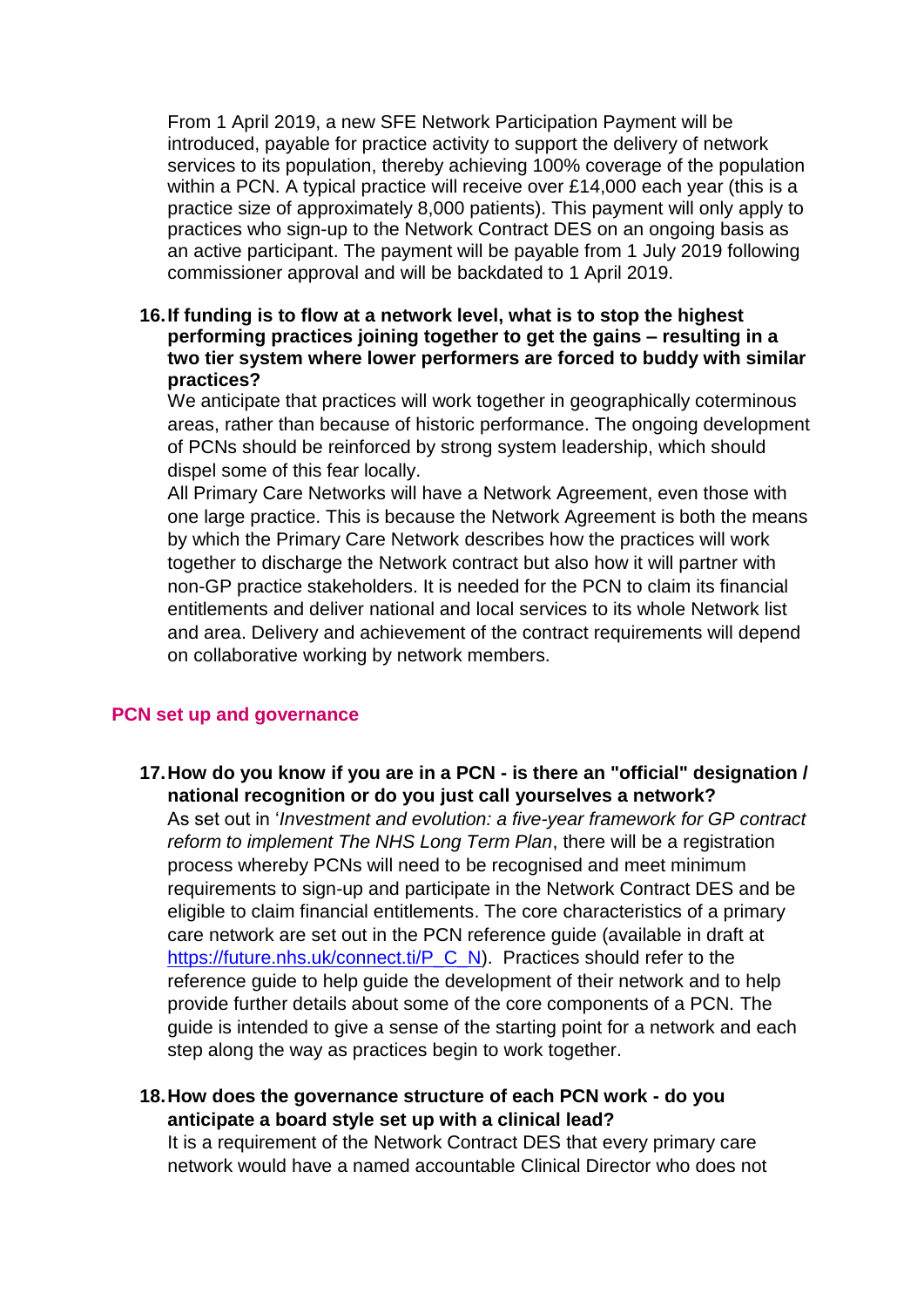have to be a GP. However the governance structure within a PCN will be determined locally and recorded as part of completing a nationally mandated Network Agreement. We anticipate there will be a variety of staff engaged in the structure of each network.

# **19.If each PCN is to have a Clinical Director, how are these to be appointed?**

Each PCN will be required to appoint a named accountable Clinical Director. A description of the role is available in the recently published "*Investment and evolution: A five-year framework for GP contract reform to implement The NHS Long Term Plan*". Work is currently underway, as part of the national support offer, to review the core characteristics and skills needed for this role and further information will be made available shortly.

**20.If clinical leadership is seen as key to the development of PCNs, is there funding for this as part of the contract?**

A Primary Care Network must appoint a Clinical Director as its named, accountable leader, responsible for delivery.

Together, the Clinical Directors will play a critical role in shaping and supporting their Integrated Care System. They will help ensure the full engagement of primary care in developing and implementing local system plans to implement the NHS Long-Term Plan. These local plans will go much further than the national parts of the Network Contract DES in addressing how each ICS will achieve the commitments set out in the Long Term Plan. In recognition of the importance of this role and as a contribution to the costs, each Network will receive an additional ongoing entitlement to the equivalent of 0.25 FTE funding per 50,000 population size. The amount will vary in proportion to network list size. The legal entitlement under the Network Contract DES starts from 1 July 2019.

# **21.We want to develop our own version of the PCN maturity matrix locally; can we?**

PCNs are a critical building block for the development of the NHS to a population focus for health and care improvement. They need to align with and support work at neighbourhood, Place, and System levels. For this reason, it is important that whilst they should develop in a way that meets their specific local needs, they must also provide a consistent level of support and integration with the wider health and care system. The maturity matrix is designed to enable local innovation within a national framework. All systems should use the provided maturity matrix in the first instance to assist with assessing relative maturity of their networks. We are aware that in some instances, building on this maturity matrix and adapting it for local use has led to positive engagement of all networks, which we would encourage. All PCNs will need to consider the evolving requirements of the Network Contract DES as they mature and plan for this.

### **22.Will the PCN maturity matrix be used for performance management?**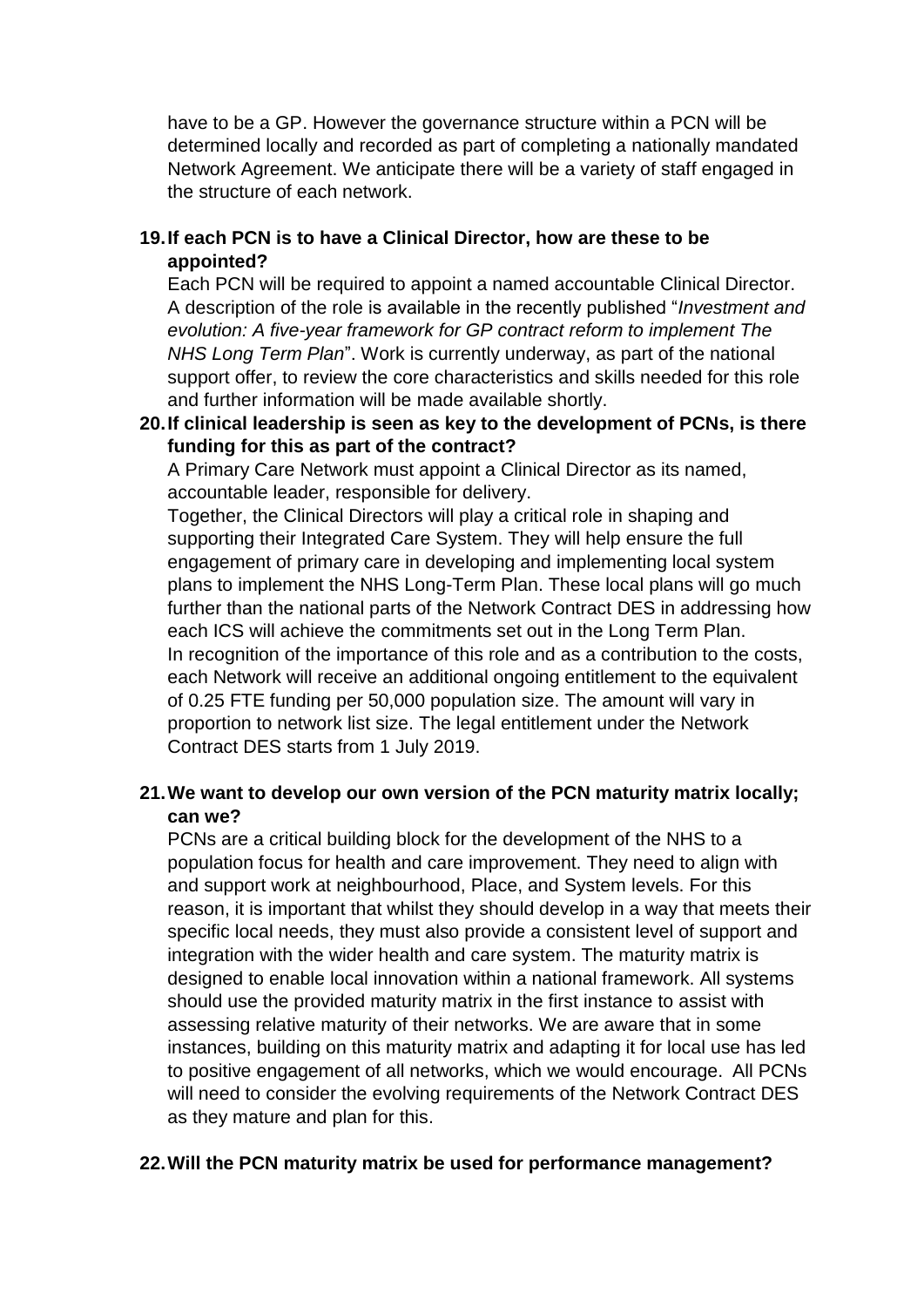The maturity matrix is not an assurance vehicle for PCN performance. It is a key tool to be used to assess both current maturity and provide direction to developing PCNs. PCNs will need to consider the evolving requirements of the Network Contract DES as they mature and plan for this.

**23.How do you make GP partnerships (that are separate businesses in their own right) collaborate with other practices/partnerships?**

The Network Contract DES will support practice/partnership to achieve collaborative working and the Network Agreement will set out how they will do this.

**24.Where is the evidence that large scale networks are more financially sustainable than individual practices?**

Joint working between practices is nothing new. The new Network Contract DES provides significant funding to support practices to formally work together, irrespective of their individual motivations for doing so.

There have been a number of reports conducted into the sustainability of primary care networks all over the world.

A selection of these can be found below:

- National Association of Primary Care (2015). Primary Care Home: An **Overview**
- Dunbar R (2010). How many friends does one person need? London: Faber and Faber
- Ham C (2010). GP budget holding: Lessons from across the pond and from the NHS University of Birmingham HSM
- Martin S, Rice N, Smith P (1997) Risk and the GP Budget Holder York: Centre for Health Economics
- Bachmann M, Bevan G (1996) Determining the size of a total purchasing site to manage financial risks of rare costly referrals: computer simulation model British Medical Journal
- **25.How do you balance these proposals against the evidence that patients get better care from small practices that provide the most continuity?**

The development of PCNs does not take away the need for a local neighbourhood 'presence' in terms of a GP practice, it enables a local focus set in the context of collaborations that bring together those services that need to be provided at scale. A PCN approach will drive continuity of care for those patients with complex long term conditions as ultimately it will 'free up' GP time to focus in more complex areas whilst using alternative practitioners to see those with routine needs. A PCN's role is about looking at the population health needs and this is will involve working with patients and the public to understand their needs and requirements to deliver the best solutions to meet these. This will involve balancing for example choice and convenience of services and the scale the services are delivered at.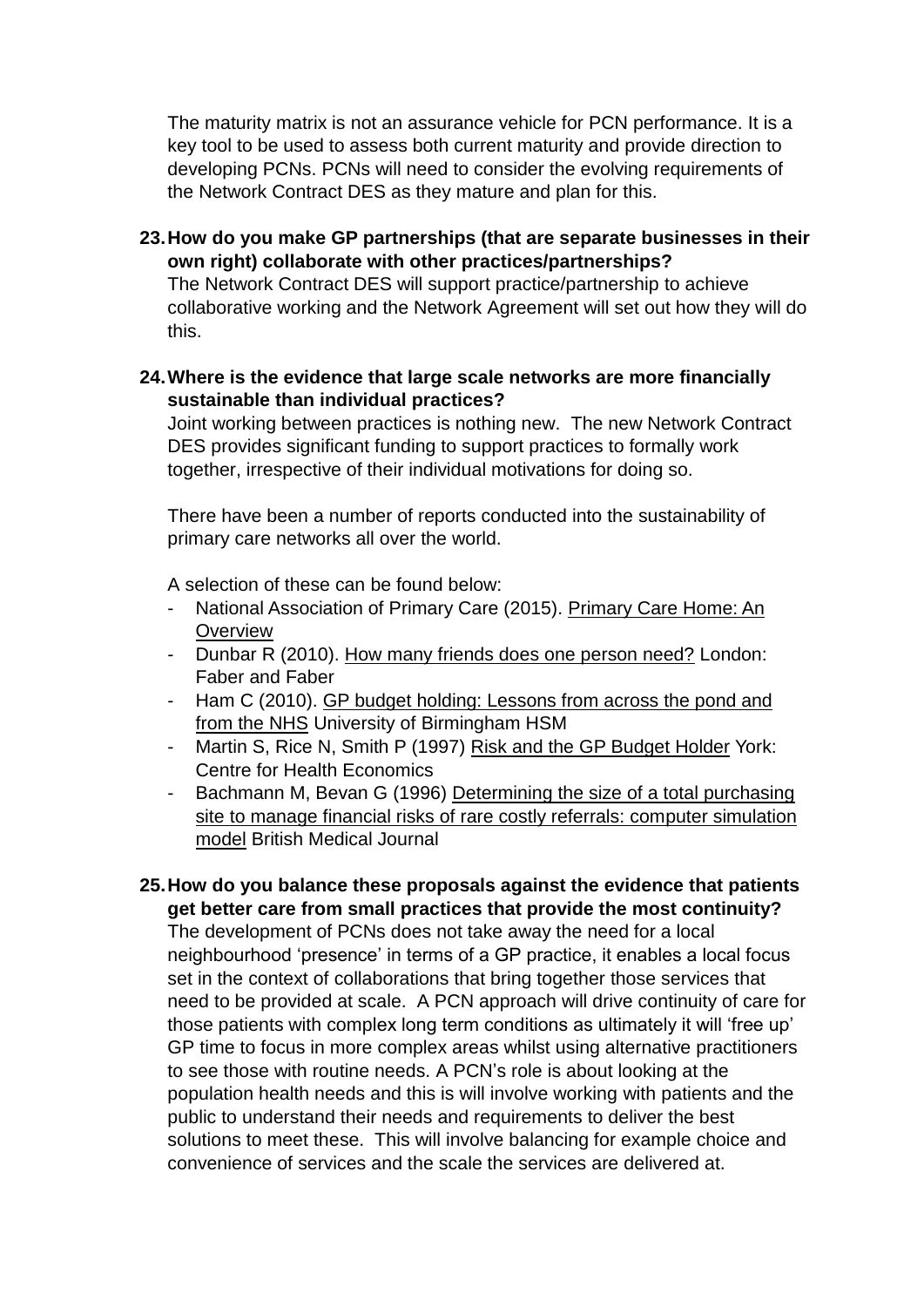To read about the research completed on continuity of care and primary care networks

- How can we get better at providing patient centred care: does continuity matter? <https://www.bmj.com/content/350/bmj.h1127/rr>
- Divided we fall: getting the best out of general practice. [https://www.nuffieldtrust.org.uk/research/divided-we-fall-getting-the-best](https://www.nuffieldtrust.org.uk/research/divided-we-fall-getting-the-best-out-of-general-practice)[out-of-general-practice](https://www.nuffieldtrust.org.uk/research/divided-we-fall-getting-the-best-out-of-general-practice)
- Personalising care for patient sub-groups in general practice. [https://www.health.org.uk/programmes/innovating](https://www.health.org.uk/programmes/innovating-improvement/projects/segmenting-within-general-practice-personalising-care)[improvement/projects/segmenting-within-general-practice-personalising](https://www.health.org.uk/programmes/innovating-improvement/projects/segmenting-within-general-practice-personalising-care)[care](https://www.health.org.uk/programmes/innovating-improvement/projects/segmenting-within-general-practice-personalising-care)

# **26.What monitoring and assurance will the national team be asking of CCGs?**

We are working with local teams to develop an appropriate approach that helps provide the right level of assurance. This will initially focus on confirming practices are all part of a PCN by the end of June 2019.

CCGs (or NHSE local teams for the small number of CCGs without delegated primary care commissioning), will be responsible for overseeing the Network Contract DES registration process and ongoing assurance of PCNs' delivery against the requirements of the DES. A new Primary Care Network Dashboard will be introduced from April 2020 to support the assurance process. CCGs, working with LMCs, must ensure all practice lists are covered by a Primary Care Network in their area for the provision of network services.

# **PCN development support**

# **27.What is the PCN development programme?**

The PCN development offer will provide support to the system to meet policy commitments and enable the creation of effective and sustainable PCNs. It will have a focus on providing capacity to local teams and building capability in two key areas:

- Leadership development (including relationship management)
- Organisational development (including team development and change management)

Delivery options for the development support offer are still being agreed.

## **28.How do you envisage securing and funding sufficient and appropriate local organisational development (OD) capacity and expertise?**

We have carried out significant engagement with the system and continue to do so as we develop the PCN offer. Our aim is to ensure that we secure 'the right' support and that it gets to 'the right' place based on need. The support must add value and not duplicate offers that are already available.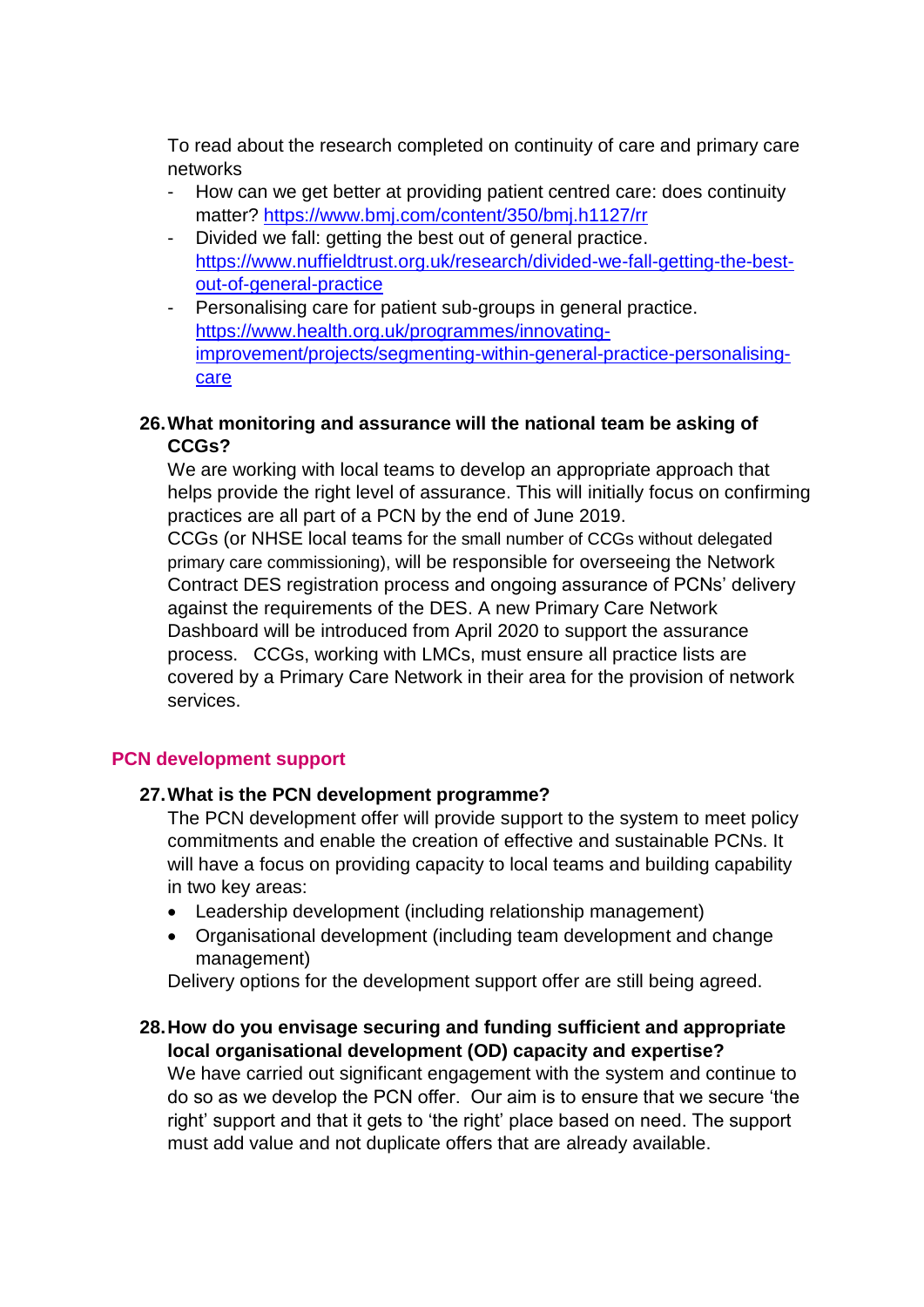Understanding the local context is essential to this, hence the focus on engaging with the system and regions.

- **29.What will the process be to access the development offer funding?** The process to access the PCN development support offer is still in discussion. However, it is likely that funding will flow to ICS/STPs for them to draw down specific development support from a nationally agreed framework based on their local needs.
- **30.Have LMCs been involved in decisions on how development funding will be allocated?**

The national team have engaged with a range of stakeholders which has included local LMC representatives, regional teams, CCGs and primary care staff, including GP federations and practice managers in designing the primary care networks development programme.

**31.There is a lot of health and care wider work being implemented in relation to PCNs, however some areas are broader that – working with schools, community development, fire service etc. When NHS England talks about funding and support, are we talking specifically about funding general practice to develop PCNs, or is this funding for systems to develop integrated working?** 

Any funding specific to PCN development will need to be used based on the needs of the local system. Nationally we would support using the development funding to support integrated working, however the decision about this will be for local determination.

**32.Is the support offer aimed at practices or all partners of a primary care network?**

All practices and partners within a PCN, in line with local context and need.

**33.Who will be providing the development support offer – will it be CSUs or an external provider?**

Work is underway to determine the best way to deliver the development support needed by the system. It is likely that there will be a 'menu of support' covering a number of elements which will be provided by a variety of providers.

# **34.What do you mean by values and behaviours on your leadership development support?**

This is about giving teams the space to discuss the sort of environment that they would like to work in, what values are important to them so that local teams can develop a culture whereby staff feel valued and supported and are aligned with the values of the NHS. By behaviours we mean leading by example, whatever role you may be in, it is about treating others with dignity and respect.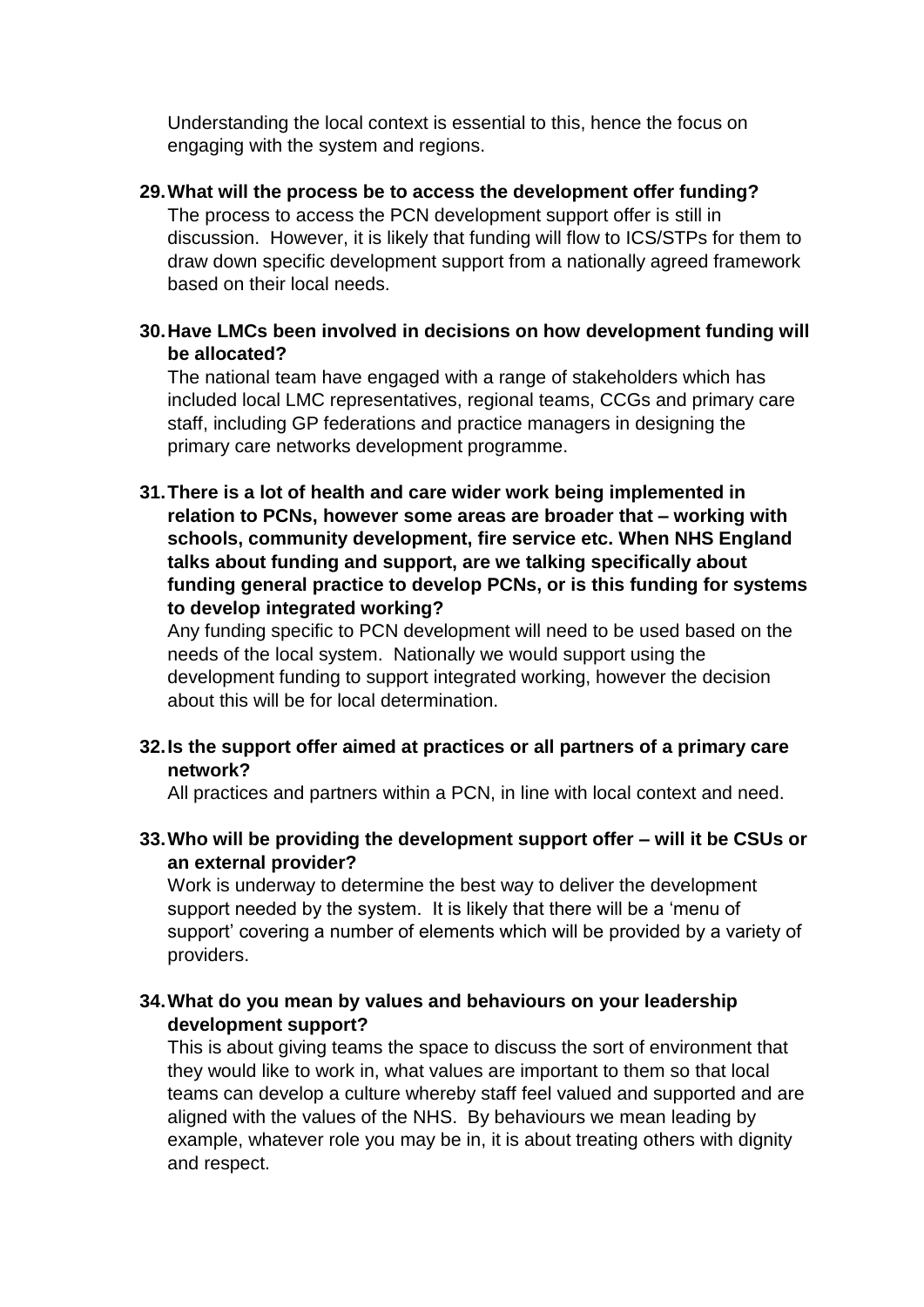**35.Many ICSs have recognised that much of the PCN maturity matrix (especially stages 2 and 3) is dependent on developing population health management skills and capability. Will there be any provision for this in the support offer?** 

Support is already being provided to ICSs to help them build population health management capabilities to turn data into actionable insight for primary care networks and integrated teams. The learning from this early work is being bought together to provide a range of practical resources and further advice and support. To access the practical guidance and learning to date, please email [england.STGPHM@nhs.net](mailto:england.STGPHM@nhs.net) to join the PHM Network.

**36.Are there opportunities for networks to help improve workforce health and wellbeing (which might be challenging at practice level), and is this something that would be supported as part of the development support offer?**

Yes, this is integral to the development offer that is being developed based on feedback from the recent workshops and is exactly where we want to focus resources.

**37.How will the time for care programme be used going forward to support the OD and QI skills to be developed across general practice? Will the programme be continued beyond March 2019, and in what context?** The Time For Care Programme is continuing in 2019/20 and beyond. The programme will continue to focus on quality improvement and change management working with practices, groups of practices and PCNs depending on local need.

### **38.Is this a replica of the NAPC offer?**

NHS England has worked with NAPC to provide support to local areas to develop Primary Care Homes (PCH). The NAPC Primary Care Homes approach has created a number of strong demonstrators of how excellent PCNs will work in the future and has informed our approach to designing PCNs, but it is not the only model. The NHS England PCN development programme will be designed to offer a range of support whereby ICS/STPs can draw down support relevant to them and their local PCN needs. Local systems should work with the partners who can best support the approach to PCN development that fits with local ambitions.

#### **Wider system and future planning**

**39.Is consideration being given to core contracts development for dentistry, pharmacy and optometry so they dovetail with what is being asked of medical primary care to align strategic direction of travel for all?**